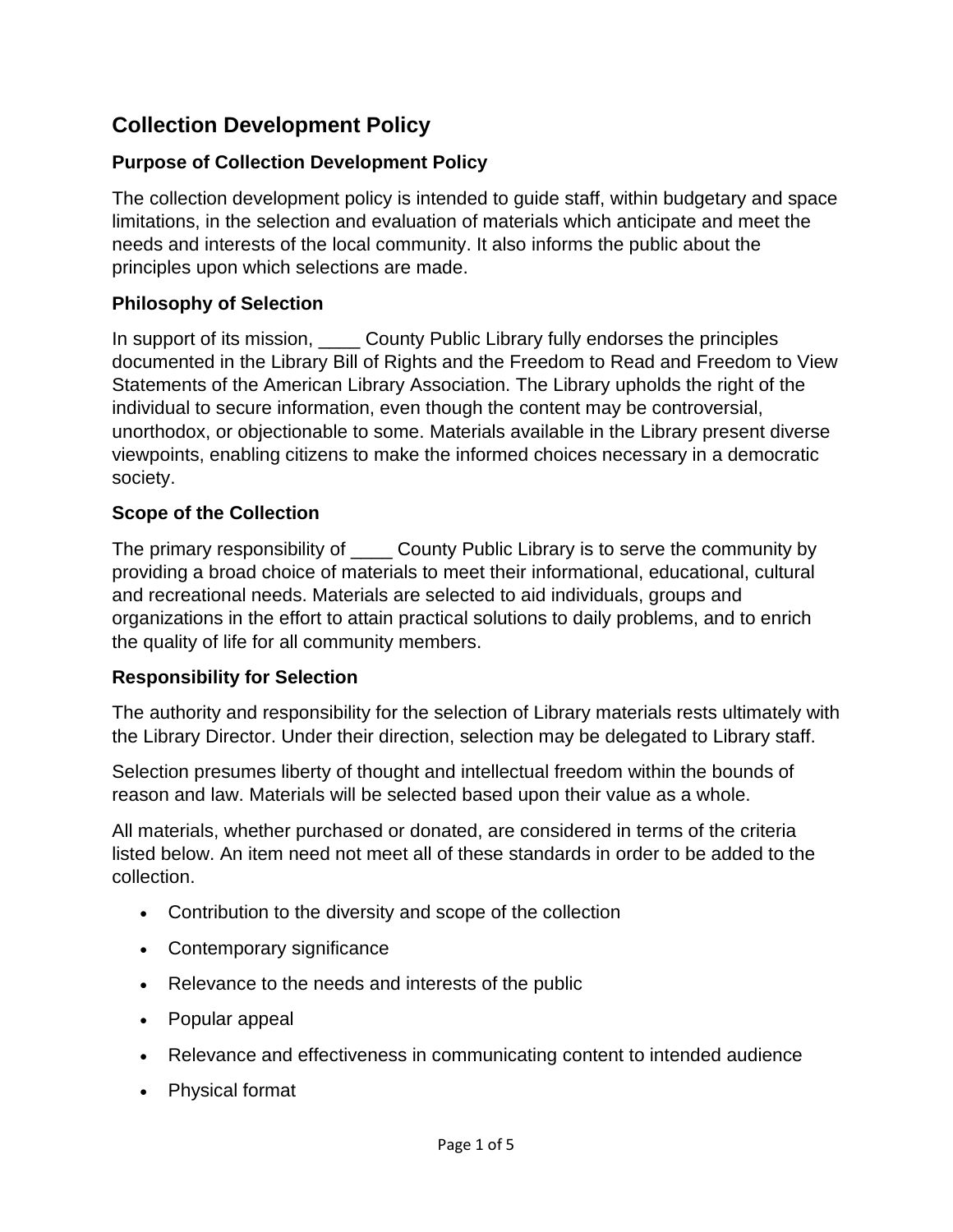- Quality of production
- Receipt or nomination for awards
- Reputation or significance of one of the creators of the work
- Available space
- Published evaluations or reviews
- Impact on materials budget
- Accessibility of material
- Accuracy and timeliness

#### **Suggestions for Purchase**

The library welcomes recommendations from all staff members and the general public for materials to be added to the collection. All suggestions for purchase are subject to the same selection criteria as other materials and are not automatically added to the collection. It is the Library's intent that suggestions for purchase be used to help in developing collections which serve the interests and needs of the community.

#### **New or Emerging Formats**

The Library develops collections that include a comprehensive range of formats utilizing the unique capabilities and advantages of alternative, new and evolving technologies in delivering information and expressing creativity and ideas. Before adding new formats, the following criteria should be considered:

- Impact on equipment, staff, storage, and space
- Demand for format in community
- Durability of format for Library use
- Technical quality of production or reproduction
- Compliance with industry standards and specifications
- Availability of adequate startup and continuing funding
- Capability for networked distribution, download and printing
- Suitability to be circulated or housed in a sturdy, safe and convenient manner
- Availability of technical support and staff training
- Accessibility of material
- Ease of use by customers and staff
- Ownership of product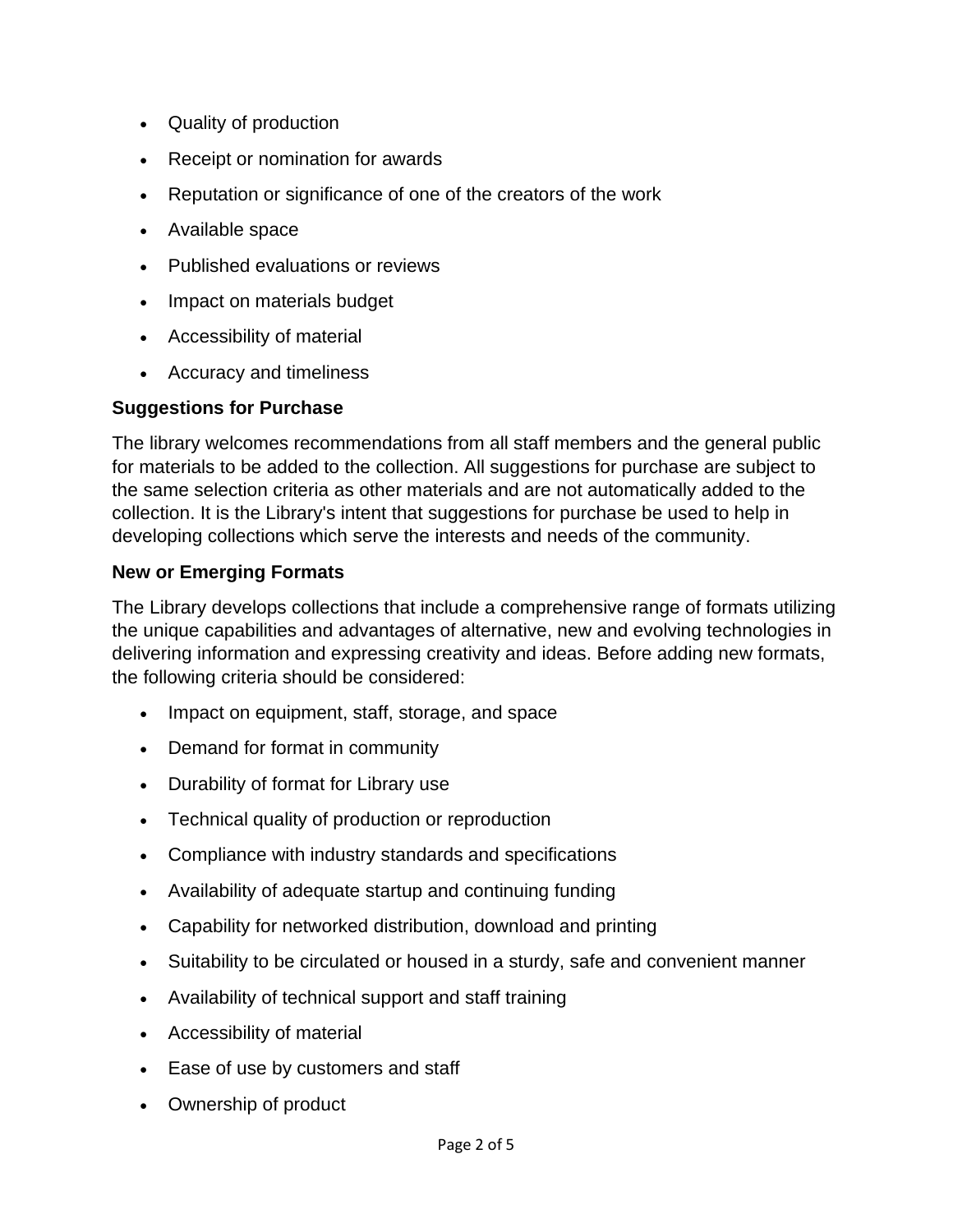As new formats emerge, steps will be taken to phase-out obsolete mediums. These include discontinuation of ordering new or replacement copies, redistribution, and removal of existing collection from within the system. The time frame and need for implementation of each of these steps will vary based on customer demand for product as demonstrated by circulation, affordability, and availability of product from vendors.

## **Gifts and Donations**

Gifts of books and other materials are welcomed. Donations are final and become the property of the \_\_\_ County Public Library. Staff members review donated materials for potential addition to the Library's collections. The Library reserves the right to keep, discard, sell, or make other appropriate disposal of any books or materials that are donated as determined by its mission and needs. Materials may be given to the Friends of the Library for resale.

The Library cannot appraise the value of donations. Donors seeking information on tax deductible donations should consult with a tax professional. Upon request, a receipt can be given for the donation.

### **What will be considered for addition to the collection:**

- Material in like-new condition
- Books
- Music CDs
- DVDs
- Audiobooks on CD (unabridged only)
- Historical documents or works of local interest in any format

### **What is not accepted for the collection:**

- Material in poor condition (has stains, water damage, smell, writing, etc.)
- Formats not currently being collected by the Library, such as VHS, audio cassettes, LPs, etc.
- Textbooks
- Magazines & Newspapers

### **Collection Maintenance**

In addition to acquiring new materials, it is important to remove from the existing collection those items no longer deemed useful or relevant. This policy provides authority for the systematic and regular evaluation of the existing collection and subsequent withdrawal of worn, obsolete or infrequently used materials and supports the public's right of access to an appealing and relevant collection.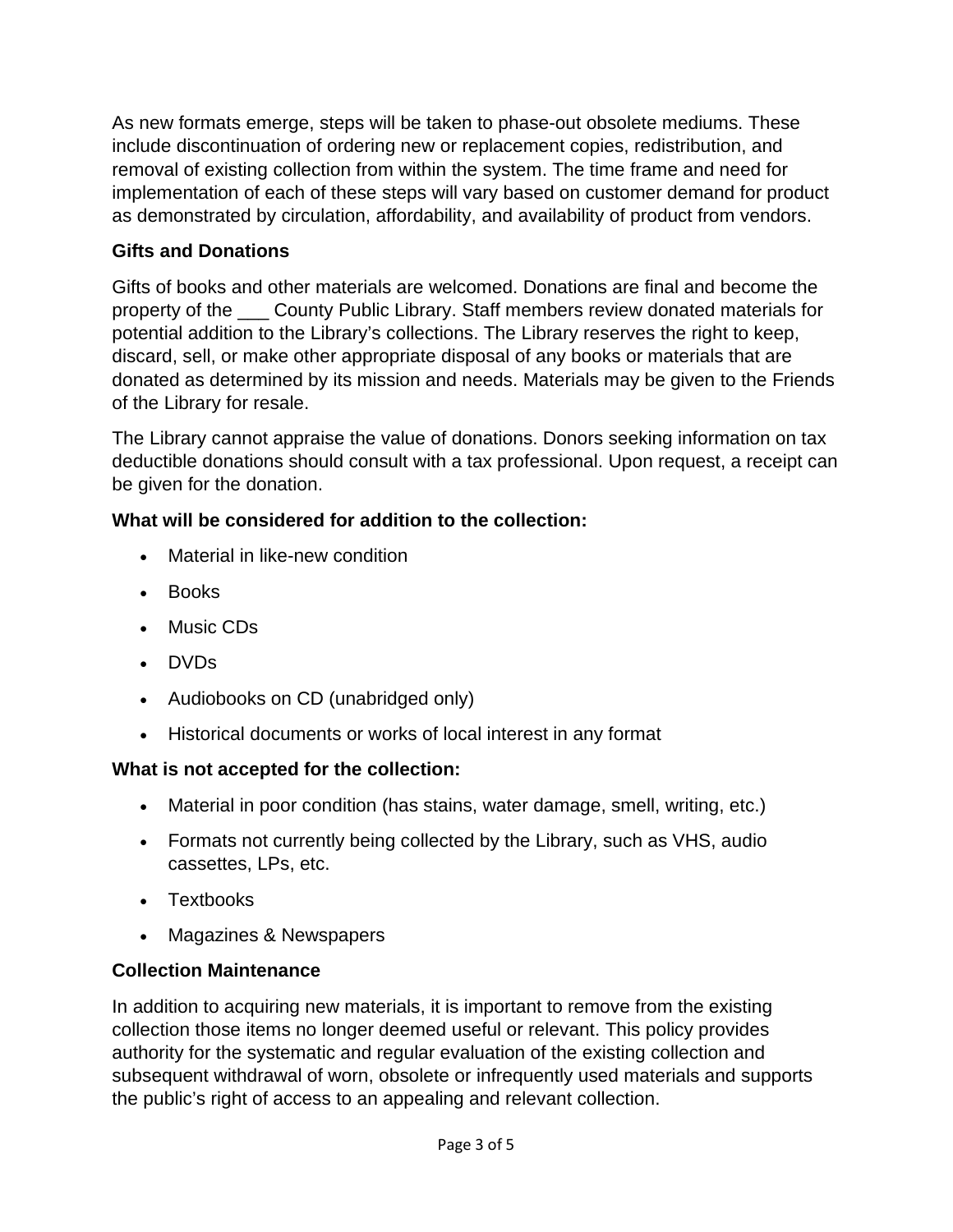Library staff systematically review the collection with the goal of maintaining the quality and vitality of Library resources. This process of collection analysis incorporates the use of output measures, circulation reports, and other statistical information for continuous collection evaluation.

# **Weeding Evaluation Criteria**

Weeding in this context is defined as the process of evaluating a book to determine if it will be retained, relocated, or replaced. Selection of materials for discarding is based on the CREW (Continuous, Review, Evaluation Weeding) method. This system describes criteria to help evaluate an item for withdrawal:

- Misleading and/or factually inaccurate
- Ugly (worn out beyond mending or rebinding)
- Superseded by a new edition or a better source
- Trivial (of no discernible literary or scientific merit)
- Irrelevant to the needs and interest of your community
- Elsewhere (the material may be easily borrowed from another source)

# **Replacement Criteria**

While the Library attempts to have copies of standard and important works, it does not automatically replace all materials withdrawn. The same criteria that apply to original selection also apply to replacements. The need for replacement is based on:

- The number of duplicate copies
- Existence of adequate coverage of the subject in the collection
- Demand for the specific title or subject area
- Availability of material

### **Removal of Withdrawn Material**

Materials that no longer meet the stated objectives of the Library will be withdrawn from the system. The Library reserves the right to determine how materials are removed.

### **Requests for Reconsideration**

In the selection of materials, an attitude of flexibility, open-mindedness, and responsiveness to the changing needs of the community is kept constantly in mind. Materials are evaluated as complete works and not on the basis of a particular passage or passages. A work will not be excluded from the Library's collection solely because it represents a particular aspect of life, because of frankness of expression, or because it is controversial.